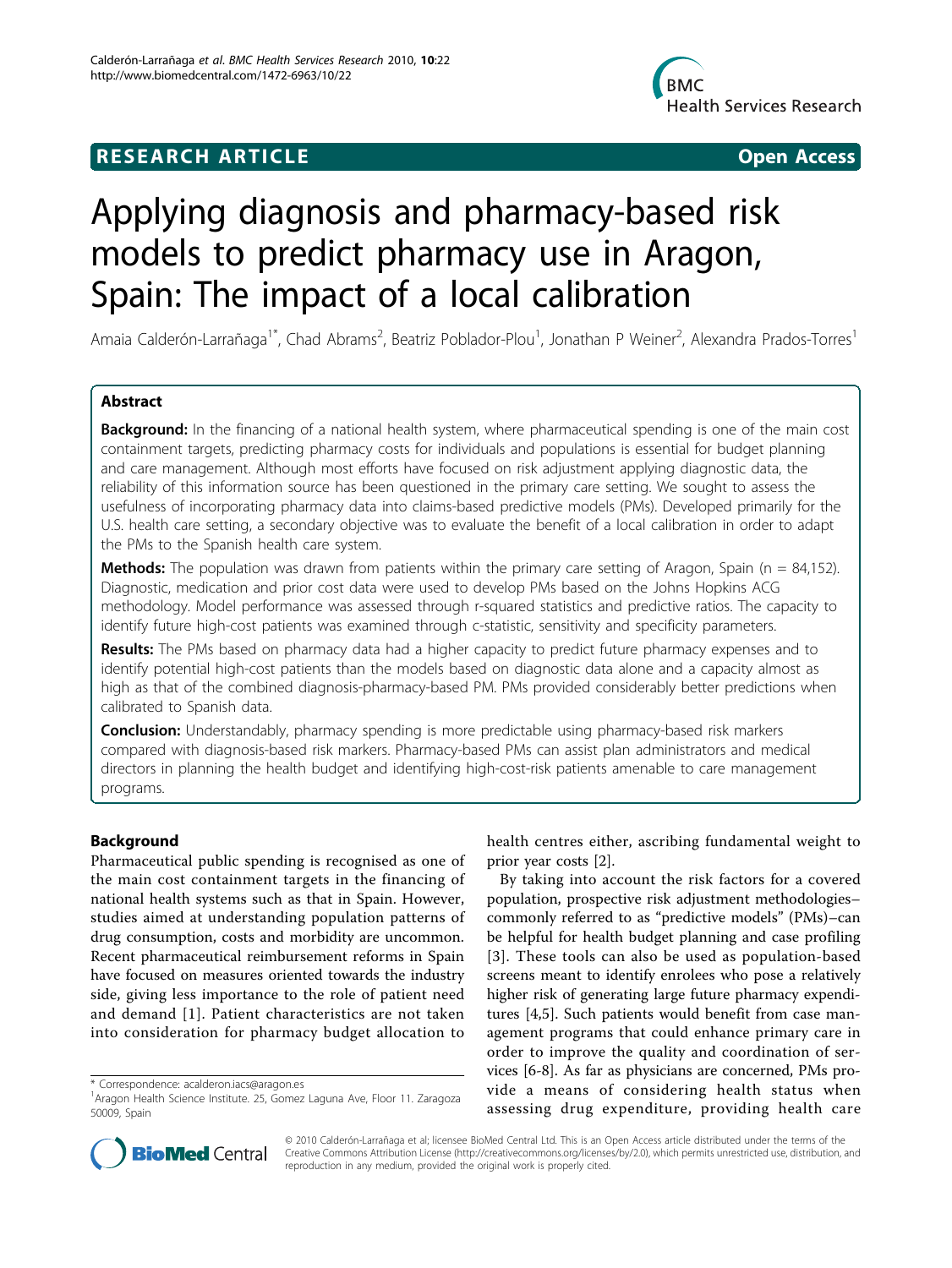providers with incentives to be efficient in exercising pharmaceutical benefits.

In this manuscript, we use Adjusted Clinical Group PMs developed at Johns Hopkins University because of their acknowledged validity and extensive use as a risk adjustment technology [\[9](#page-7-0),[10](#page-7-0)]. To date, health services research in the Spanish context has focused on using diagnoses-based risk assessment variables [[3,11\]](#page-7-0). However, risk assessment models such as the ACG-PMs, which integrate routinely collected pharmacy data, may be more appropriate. Chronic conditions are associated with specific pharmacotherapy protocols and, furthermore, diagnostic data often lack complete documentation [\[12\]](#page-7-0). This is due not only to the fact that chronic diseases are frequently not explicitly named in physicians' medical records [[13](#page-7-0)], but also because individual data are frequently fragmented across different health care information systems–primary care, secondary care, emergencies etc.–. In contrast, studies carried out in Canada [[14,15\]](#page-7-0) showed that prescription claims represent one of the most accurate means of determining what drugs are dispensed to individuals, because pharmacists almost always dispense the medication that is prescribed and this information is reliably transmitted to the drug claims database.

Last, the application of these tools in a different health system from the one where they were originally developed requires the use of local weights for the analysed risk factors. Thus, the role of a calibration may also be appraised in order to maximise the predictive accuracy of the PMs.

The objective of this paper was first to assess the usefulness of incorporating pharmacy data into our efforts to better understand health care resource utilisation and patients' use of pharmacy resources in particular and, second, to evaluate the benefit of a local calibration of PMs in order to adapt them to the Spanish health care system.

## Methods

#### Data Source and Study Sample

Data were obtained from the Electronic Medical Records of patients from six primary care health centres belonging to Aragon's Public Health Care System for the years 2006 (Year-1) and 2007 (Year-2). In order to increase the reliability of the data, health centres were selected according to their experience with the use of Electronic Medical Records, which, in all cases, was longer than three years. The sample was restricted to enrolees seen at least once by a public general practitioner (family doctor or paediatrician) during both Year 1 and Year 2, which resulted in a final sample of 84,152. Among the 84,152 patients 9.4% had no pharmacy expenditure in 2006 and 9.3% had no pharmacy

expenditure in 2007. Data were obtained from administrative registries of the Aragon Health Care System after official request and authorization. Personal information was anonymised according to the Spanish Organic Law of Personal data Protection 15/1999. This work is part of a project funded by the Carlos III Health Institute which has been approved by the Ethics Committee of Aragon (CEICA).

The Year-1 inputs for the PMs were patients' gender, their age, all assigned diagnoses and the codes for the drugs they consumed according to the ATC Classification System [[16](#page-7-0)]. Diagnoses were originally coded according to the International Classification of Primary Care (ICPC-2) [[17\]](#page-7-0); the codes were subsequently transformed to correspond with the International Classification of Disease (ICD-9-CM) [[18\]](#page-7-0). We used patients' annual pharmacy expenditures from Year-1 to calculate prior pharmacy cost predictors. Year-2 expenditures were only used as a validation tool, in order to assess the performance of the PMs.

To obtain information on pharmacy charges, data from Electronic Medical Records were crossed with the information in the National Pharmacy Database. Registries were made anonymous with the aim of ensuring the confidentiality of the information. These costs correspond to the retail price of drugs consumed and pharmacy accessories used by patients. Even if drug claims collect prescriptions carried out by both specialised and general practitioners, the majority of these prescriptions are filled by the latter (92.6% in 2006 and 92.7% in 2007, according to the Pharmacy Database of Aragon). Risk Factors Within the Predictive Models

Based on the abovementioned input variables, the ACG case-mix system, version 8.1®, assigns risk measurement variables related to specific demographic, diagnoses, and pharmacy use patterns.

Diagnosis-based risk factors include Adjusted Clinical Groups implying the highest levels of medical need (ACGs are a series of mutually exclusive health status categories defined by morbidity, age, and sex [\[9,10](#page-7-0)]), specific Expanded Diagnostic Clusters representing uncommon diseases that signify high disease severity (EDCs are groupings of ICD-9-CM codes according to clinical similarity [[19](#page-7-0)]), and the hosdom and patient frailty markers (the hosdom marker is a count of different morbidity types associated with a >50% probability of future hospital admission among patients and the frailty marker clusters diagnostic codes that indicate the presence of at least 1 to 11 frail conditions [[19](#page-7-0)]).

As for medication-derived risk factors, several pharmacy-based morbidity groups (Rx-MG) are included. Rx-MGs are created to account for the anatomical-physiological system drugs act on, as well as the morbidity differentiation, the expected duration and the severity of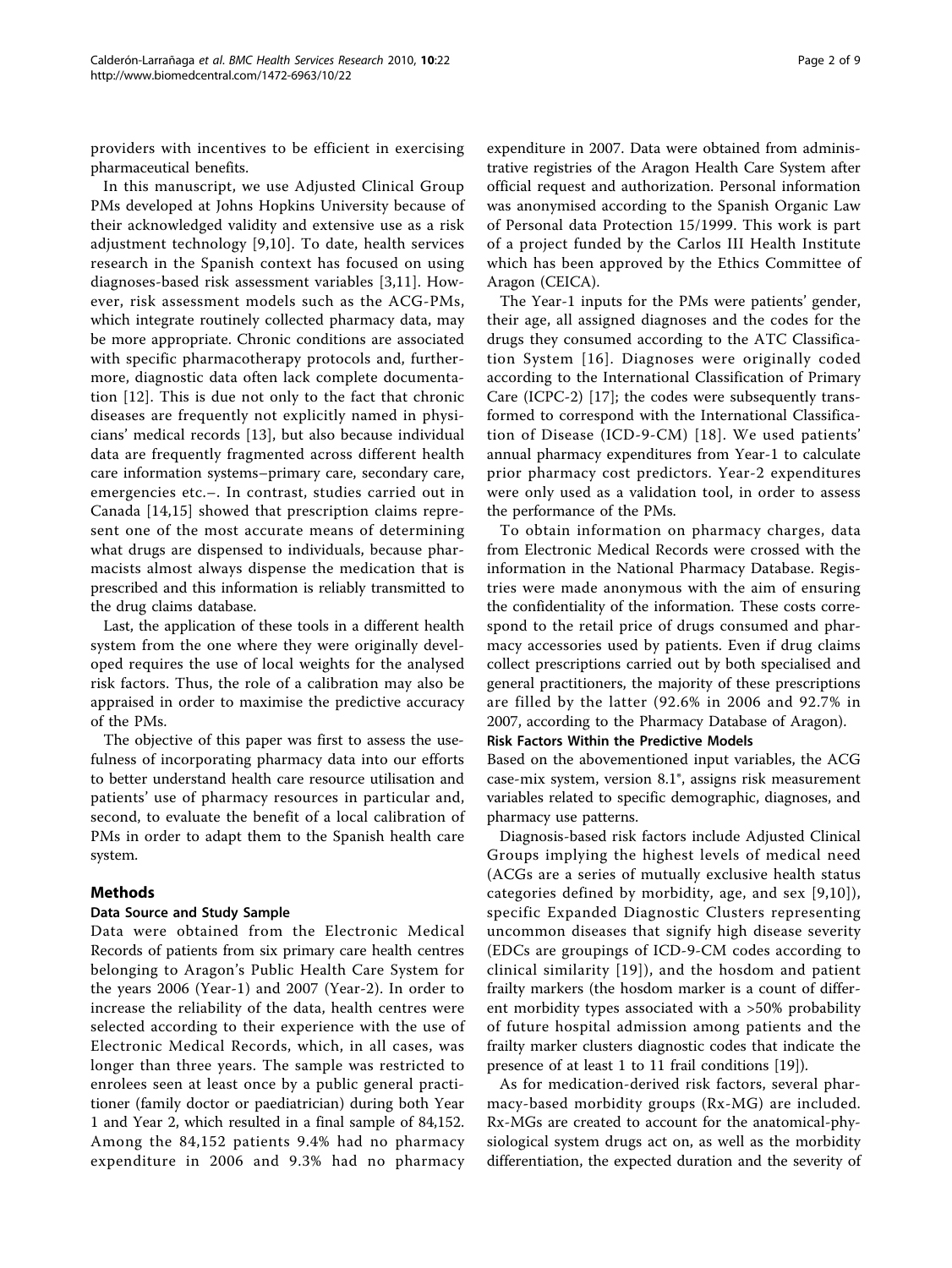the diseases to be treated using the medication. These four clinical dimensions not only characterise medications by morbidity type but also have major consequences for predictive modelling. Higher levels of differentiation and chronicity, as well as greater severity, would all be expected to increase resource use [[19](#page-7-0)].

Whereas DxRx-PMs include the whole set of risk factors, Dx-PMs and Rx-PMs will only use diagnostic or pharmacy-based variables, respectively.

## Data Analysis

To understand the differences between the U.S. and Spanish health care systems, we first described, for each of the settings, each patient's demographic and clinical characteristics from Year-1 as well as the distribution of the pharmacy expenditures from Year-2. U.S. data, which were originally used for the empirical development of the ACG-based PMs, were obtained from the PharMetrics Patient-Centric Database. This database represents the medical and pharmacy claims and enrolment records across the continuum of medical care for approximately 85 geographically diverse health plans within the U.S.

Pharmacy data were used as a means of assessing the validity of diagnoses recorded in physicians' medical records. Comparisons were made between patients identified as having specific chronic conditions using diagnosis codes (ICD-9-MC), pharmacy codes (ATC Classification System), and both diagnoses and pharmacy codes.

Next, we looked at how useful Rx-PMs were for predicting future pharmacy expenditures. Multivariate linear regression was employed to obtain r-squared statistics by regressing Year-2 pharmacy charges on the PMs' risk factors.

We also calculated predictive ratios (PRs) to assess model accuracy. We used Year-2 as the validation sample and applied models estimated from Year-1 to generate predictions for each patient and PRs for 3 types of cohorts defined by a) the presence of a relevant diagnosis, b) the presence of a relevant drug claim and c) pharmacy costs in Year-1 arrayed by percentiles.

Classification accuracy was examined using logistic regression in which the dependent variable was defined by assignment (or not) to the top 5% risk group in terms of Year-2 charges (high consumer yes/no). Model fit was examined through c-statistic, sensitivity and specificity parameters.

For each of the mentioned measures, results from a local calibration of the model were compared with results based on the U.S. health care system.

Finally, we performed a sensitivity analysis to measure how results would vary when using U.S. weights derived from a Medicare managed care population for individuals over the age of 65. This is an alternative to the commercial reference weights obtained from the Phar-Metrics Patient-Centric Database, which is available as part of the ACG software for predominantly elderly populations.

## Results

The ACG case-mix system proved to have high performance in recognising and assigning 100% of the diagnoses and 92.5% of the pharmacy codes.

The Spanish and U.S. datasets had similar distribution in terms of age, sex and chronic conditions (Table [1](#page-3-0)). With regard to the prevalence of cited diseases, numbers were comparable except for depression: compared with what was found in the U.S. data, the proportion of the study sample having this condition was nearly two times higher for the young Spanish population and around four times higher for the elderly Spanish population. In both Spanish and U.S. datasets, the distribution of the pharmacy expenditure showed a pronounced skewness, especially among the under-65 population, where nearly half of annual expenditures on prescription drugs were generated by only 5% of the study population. Regarding the elderly population, U.S. data showed a more skewed distribution, with half of the study population being responsible for almost 90% of pharmacy expenses. These numbers are consistent with the well-known distribution properties of pharmacy costs in a population.

With regard to comparisons between "who" was identified as having a particular medical condition using diagnostic data from electronic medical records and "who" was identified as having a medical condition using pharmacy claims, we found that, for several chronic conditions such as depression or asthma, some patients taking drugs have no diagnoses associated with these drugs. On the other hand, a high percentage of individuals to whom the diagnosis of hyperlipidaemia has been assigned are not taking lipid-lowering drugs according to pharmacy claims (Figure [1](#page-4-0)).

Across all PMs, the DxRx model explained the most variance (Table [2](#page-4-0)). However, the capacity of the RxPM to predict future pharmacy expenditures was almost as high as that of the DxRx combined model (40.6% vs. 42.6%). In all cases, models provided considerably better predictions when applying weights resulting from local calibrations.

Table [3](#page-5-0) shows means and PRs for Year-2 pharmacy expenditures based on information from the prior year. The most expensive of these groups (those who had congestive heart failure, were taking drugs for congestive heart failure or were in the top 1% of spending during Year-1) incurred costs between 4 and 15 times higher than the average of 390€. The diagnosis-based model (Dx-PM) predicted pharmacy expenditures more accurately for the diagnosis-identified groups, but somewhat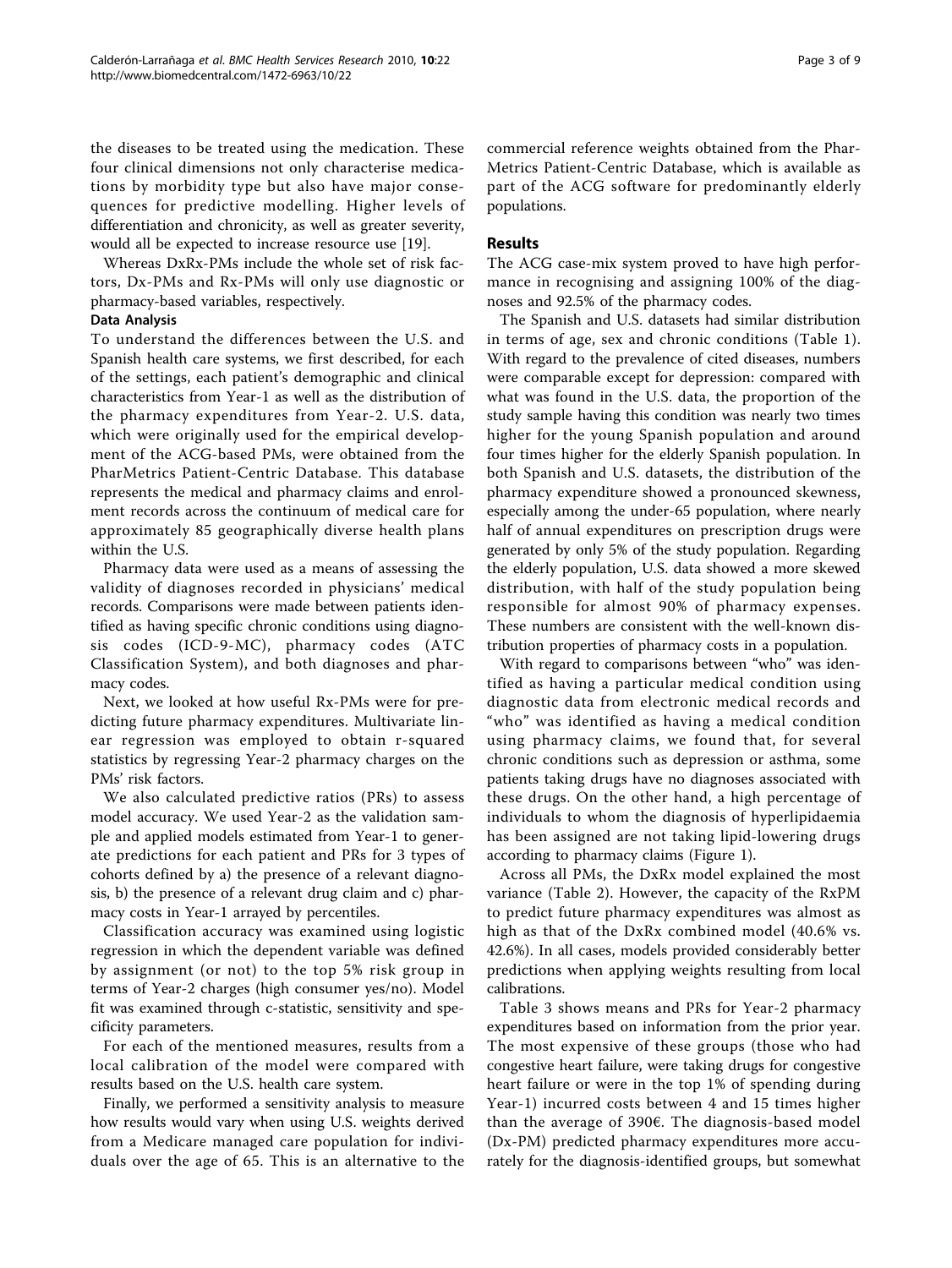|                                      |         |                       | Spanish Data |                    |                       |                     | U.S. Data              |                    |  |
|--------------------------------------|---------|-----------------------|--------------|--------------------|-----------------------|---------------------|------------------------|--------------------|--|
|                                      |         | Under 65 population   |              | Over 65 population |                       | Under 65 population |                        | Over 65 population |  |
| Demographic Characteristics (Year-1) |         |                       |              |                    |                       |                     |                        |                    |  |
| Age (years) %                        |         |                       |              |                    |                       |                     |                        |                    |  |
| $0 - 4$                              |         | 6.8                   |              |                    |                       | 6.6                 |                        |                    |  |
| $5 - 11$                             |         | 7.6                   |              |                    |                       | 11.6                |                        |                    |  |
| $12 - 17$                            |         | 6.2                   |              |                    |                       | 10.3                |                        |                    |  |
| 18-34                                |         | 28.8                  |              |                    |                       | 24.5                |                        |                    |  |
| 35-44                                |         | 16.2                  |              |                    |                       | 19.5                |                        |                    |  |
| 45-54                                |         | 16.8                  |              |                    |                       | 17.3                |                        |                    |  |
| 55-64                                |         | 17.6                  |              |                    |                       | 10.2                |                        |                    |  |
| 65-69                                |         |                       |              | 24.3               |                       |                     |                        | 24.0               |  |
| 70-74                                |         |                       |              | 27.3               |                       |                     |                        | 28.9               |  |
| 75-79                                |         |                       |              | 22.6               |                       |                     |                        | 22.3               |  |
| 80-84                                |         |                       |              | 15.7               |                       |                     |                        | 14.6               |  |
| >85                                  |         |                       |              | 10.1               |                       |                     |                        | 10.2               |  |
| Age (years) mean                     |         | 34.5                  |              | 75.0               |                       | 31.5                |                        | 75.4               |  |
| Female %                             |         | 54.9                  |              | 58.5               |                       | 51.5                | 57.8                   |                    |  |
| Clinical characteristics (Year-1)    |         |                       |              |                    |                       |                     |                        |                    |  |
| Chronic conditions %                 |         |                       |              |                    |                       |                     |                        |                    |  |
| None                                 |         | 59.3                  |              | 8.3                |                       | 68.1                | 13.3                   |                    |  |
| $\mathbf{1}$                         |         | 24.4                  |              | 19.1               |                       | 17.4                | 14.1                   |                    |  |
| 2 or more                            |         | 16.3                  |              | 72.6               |                       | 14.5                | 72.6                   |                    |  |
| Mean no. of chronic conditions       | 0.7     |                       | 2.7          |                    | 0.6                   |                     |                        | 3.2                |  |
| Prevalence of the diseases:          |         |                       |              |                    |                       |                     |                        |                    |  |
| Hypertension %                       |         | 9.2                   |              | 54.8               |                       | 7.7                 |                        | 53.9               |  |
| Hyperlipidaemia %                    |         | 10.6                  |              | 32.7               |                       | 7.3                 |                        | 35.0               |  |
| Depression %                         |         | 6.3                   |              | 11.9               |                       | 3.6                 | 3.3                    |                    |  |
| Diabetes %                           |         | 3.3                   |              | 18.4               |                       | 2.7                 | 18.4                   |                    |  |
| Asthma %                             |         | 5.0                   |              | 4.2                |                       | 3.7                 | 4.0                    |                    |  |
| CHF %                                |         | 0.2                   |              | 3.8                |                       | 0.3                 | 7.2                    |                    |  |
| Pharmacy expenditure (Year-2)        |         |                       |              |                    |                       |                     |                        |                    |  |
| Mean pharmacy expenditure            |         | 228 €                 |              | 950 €              |                       | 365 € (\$467)       |                        | 840 € (\$1,077)    |  |
| Mean pharmacy expenditure of:        |         | % of total $\epsilon$ |              | % of total $\in$   |                       | % of total \$       |                        | % of total \$      |  |
| Highest 1%                           | 4,998 € | 21.9                  | 6,838 €      | 7.2                | 7,608 €<br>(\$10,077) | 21.5                | 11,137 €<br>(\$14,764) | 13.7               |  |
| Highest 5%                           | 2,255 € | 49.5                  | 4,064 €      | 21.4               | 3,399 €<br>(54, 502)  | 48.1                | 4,677 €<br>(56,200)    | 28.8               |  |
| Highest 10%                          | 1,518 € | 66.7                  | 3,214 €      | 33.8               | 2,312 €<br>( \$3,062) | 65.4                | 3,302 €<br>(54, 377)   | 40.6               |  |
| Highest 30%                          | 693 €   | 91.3                  | 2,083 €      | 65.8               | 1,090 €<br>(\$1,443)  | 92.4                | 1,922 €<br>(52, 548)   | 71.0               |  |
| Highest 50%                          | 443 €   | 97.2                  | 1,601 €      | 84.3               | 701 €<br>(5928)       | 99.0                | 1,444 €<br>(51, 914)   | 88.9               |  |

## <span id="page-3-0"></span>Table 1 Characteristics of the Spanish study population and U.S. benchmark population.

Source of currency rate: XE.com Currency Services as of 23/01/2009.

CHF: Congestive Heart Failure.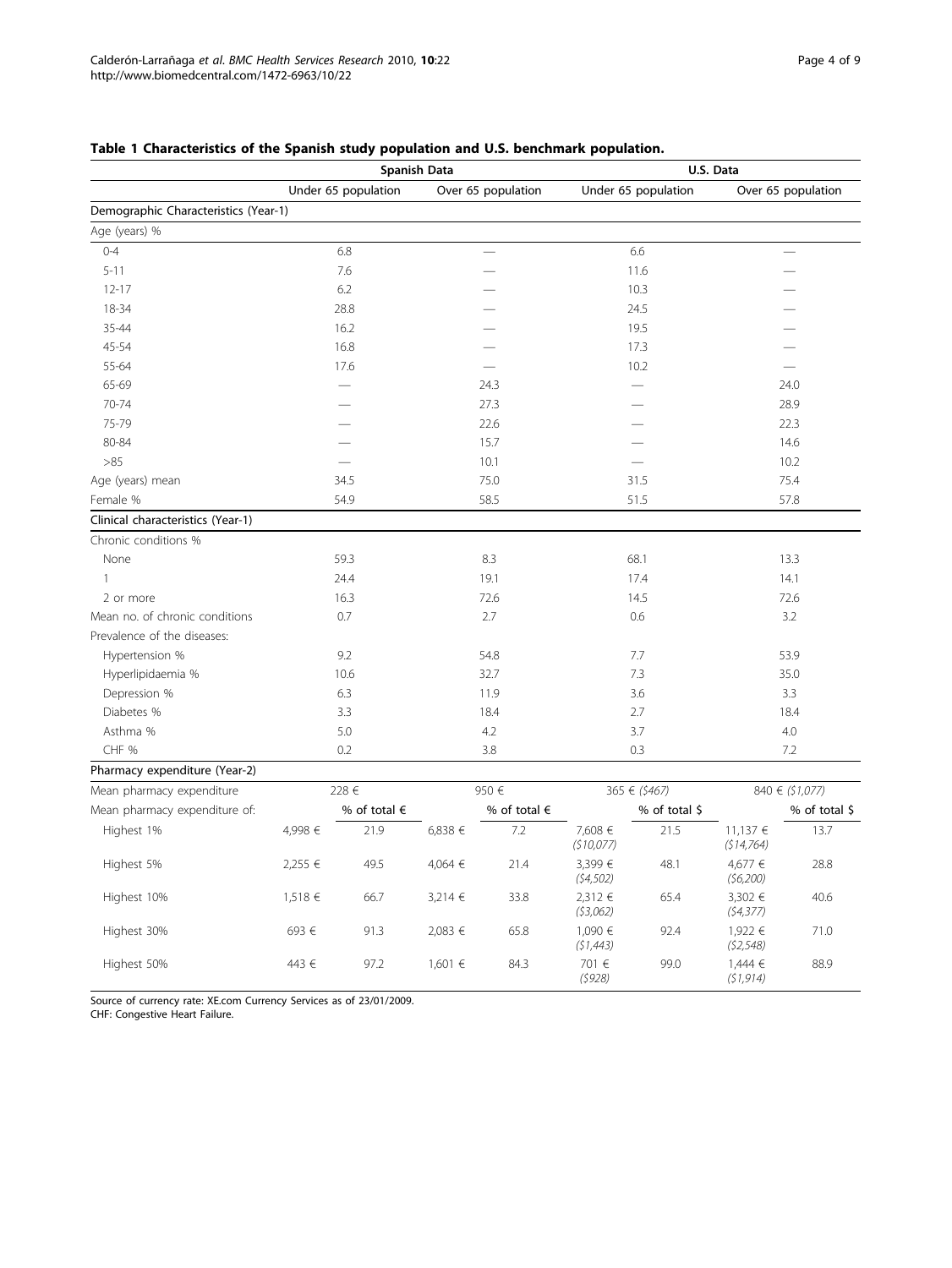<span id="page-4-0"></span>

underpredicted the groups defined by their use of drugs. Analogously, the drug-based model (Rx-PM) was more accurate with the groups defined by their use of drugs in comparison with the groups defined by medical conditions. The benefit of a local calibration was persistent in all cases.

Table 2 also shows the area under ROC curve and sensitivity and specificity values of each of the models evaluated for the top 5% Year-2 cost group. Whereas the 3 models exhibited similar performance on the specificity test, performance on sensitivity diverged: the DxRx-PM and the Rx-PM using Spanish weights showed the best performance (53.2% and 52.3% respectively). This is confirmed by the corresponding ROC curve values (0.949 and 0.941 respectively). Once again, there was little improvement in sensitivity or ROC curve values for the Rx-PM when adding the diagnostic information with regard to the prediction of pharmacy expenditure. The results were notably enhanced when Spanish weights were applied.

## **Discussion**

No previously published research assesses the usefulness of incorporating pharmacy data into prospective risk adjustment techniques in any national health system. To date, research in the European and Spanish contexts has focused on using diagnoses-based risk assessment variables [\[3](#page-7-0),[11\]](#page-7-0). However, our study, as well as others carried out within the Spanish National Health System [[20\]](#page-7-0), determined that the accuracy of the diagnostic codes allocated by primary health care physicians in their computerised medical records could be improved.

The results of this study confirm that much can be learned by looking at pharmacy data, especially when forecasting drug expenditures. Studies carried out in the U.S [[21,22\]](#page-7-0) and Europe [\[23](#page-7-0)] have outlined the potential of pharmacy data to improve the system of risk adjustment for both care management program capitation payments and pharmacy budget planning. This is of particular interest in a situation in which the information related to drug consumption is routinely recorded and automated, as it is in Spain. Moreover, the fact that the applied drug classification system (ATC classification) is uniform and used all over the country makes the use of pharmacy data very feasible–even more so if we consider the regular updating of the national ATC code databases issued by the Ministry of Health, according to the Guidelines of the World Health Organisation [[24](#page-7-0)].

Nevertheless, several challenges are posed by medication-only PMs. First, using pharmacy data as a risk adjuster for resource allocation could create perverse incentives, encouraging inappropriately prescribed drugs

| Table 2 Statistical performance of Alternative Predictive Models using U.S./Spanish weights. |  |  |  |
|----------------------------------------------------------------------------------------------|--|--|--|
|----------------------------------------------------------------------------------------------|--|--|--|

|                                                     | <b>Alternative Predictive Models</b> |                 |              |                 |              |                 |  |  |  |  |  |
|-----------------------------------------------------|--------------------------------------|-----------------|--------------|-----------------|--------------|-----------------|--|--|--|--|--|
|                                                     | Dx-PM                                |                 |              | Rx-PM           | DxRx-PM      |                 |  |  |  |  |  |
|                                                     | U.S. Weights                         | Spanish Weights | U.S. Weights | Spanish Weights | U.S. Weights | Spanish Weights |  |  |  |  |  |
| Variance explained. R <sup>2</sup>                  | 18.9%                                | 29.4%           | 22.2%        | 40.6%           | 23.5%        | 42.6%           |  |  |  |  |  |
| Area Under ROC Curve*                               | .868                                 | .902            | .900         | .941            | .903         | .949            |  |  |  |  |  |
| Sensitivity*                                        | 30.6%                                | 39.4%           | 27.5%        | 52.3%           | 31.2%        | 53.2%           |  |  |  |  |  |
| Specificity*                                        | 96.3%                                | 96.8%           | 96.2%        | 97.5%           | 96.4%        | 97.5%           |  |  |  |  |  |
| Mean pharmacy expenditure Year-2 ( $\varepsilon$ )* |                                      |                 |              |                 |              |                 |  |  |  |  |  |
| True positives                                      | 3,059                                | 3,076           | 3.244        | 3,236           | 3,248        | 3,244           |  |  |  |  |  |
| True negatives                                      | 233                                  | 233             | 236          | 234             | 235          | 234             |  |  |  |  |  |

\*Outcomes refer to top 5% Year-2 pharmacy cost group. The Area Under ROC Curve ranges from 0.5 (model no better than the flip of a coin) to 1.0 (perfect true positive and true negative classification).

Dx: physician assigned diagnosis. Rx: pharmacy prescriptions filled by physicians. PM: predictive model.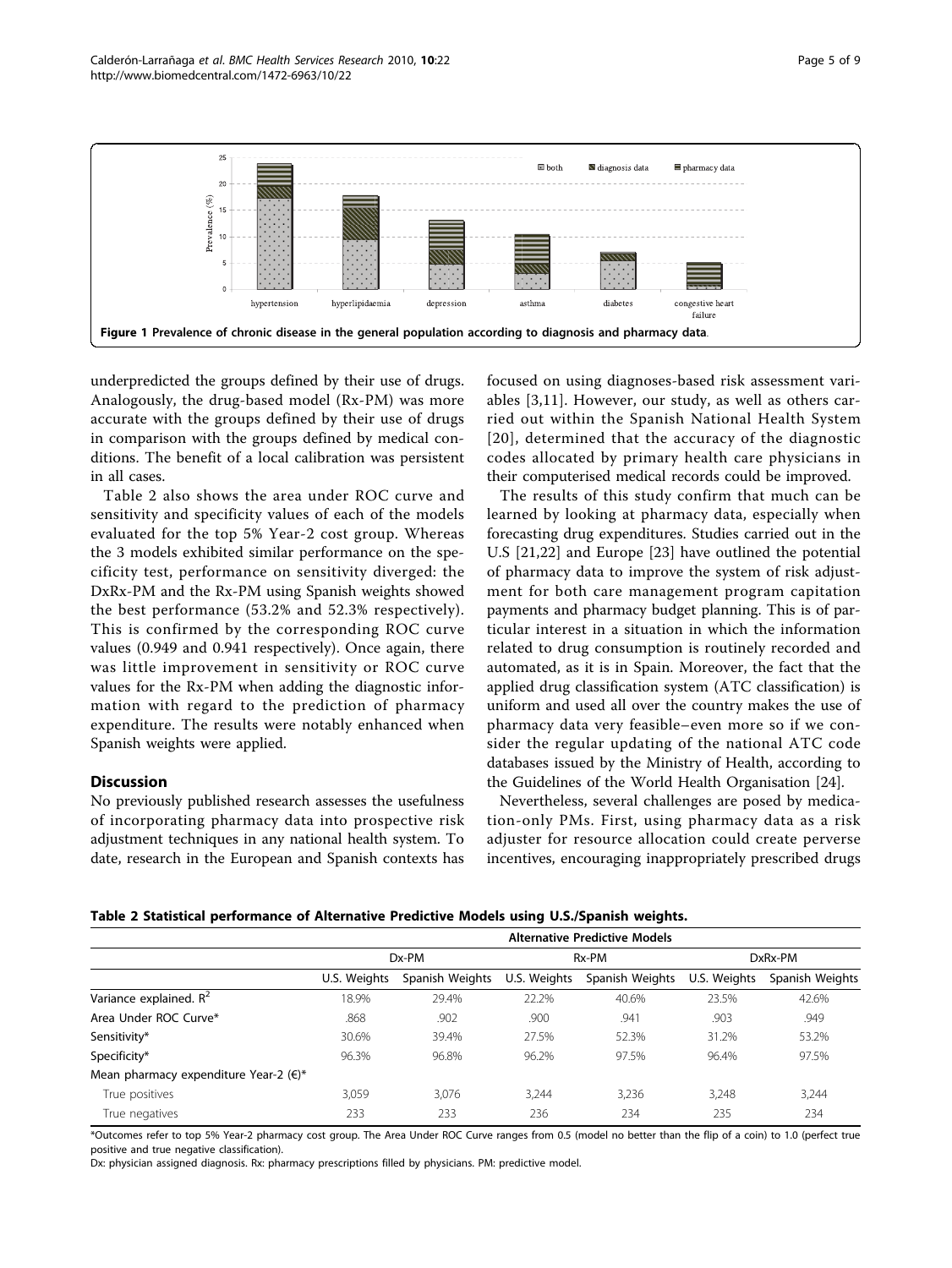|                             |        |                                        |                 |                           | <b>Alternative Predictive Models</b> |                    |                        |                    |  |
|-----------------------------|--------|----------------------------------------|-----------------|---------------------------|--------------------------------------|--------------------|------------------------|--------------------|--|
|                             |        |                                        |                 | Dx-PM                     |                                      | Rx-PM              |                        | DxRx-PM            |  |
|                             | n      | Mean pharmacy expenditure Year-2 $(6)$ | U.S.<br>Weights | Spanish<br><b>Weights</b> | U.S.<br>Weights                      | Spanish<br>Weights | <b>U.S.</b><br>Weights | Spanish<br>Weights |  |
| Medical condition groups    |        |                                        |                 |                           |                                      |                    |                        |                    |  |
| Hypertension                | 16.519 | 931                                    | 0.773           | 0.999                     | 0.856                                | 0.989              | 0.864                  | 1.000              |  |
| Hyperlipidaemia             | 13.175 | 811                                    | 0.776           | 0.925                     | 0.900                                | 1.007              | 0.911                  | 1.010              |  |
| Depression                  | 6,326  | 876                                    | 0.847           | 1.000                     | 0.961                                | 0.979              | 1.009                  | 1.000              |  |
| <b>Diabetes</b>             | 5.724  | 1.180                                  | 0.714           | 1.000                     | 0.774                                | 0.984              | 0.793                  | 1.000              |  |
| Asthma                      | 4.090  | 522                                    | 0.951           | 1.000                     | 0.921                                | 0.959              | 0.986                  | 1.000              |  |
| CHF                         | 864    | 1,396                                  | 1.031           | 1.000                     | 0.755                                | 0.958              | 0.774                  | 1.000              |  |
| Drug utilisation groups     |        |                                        |                 |                           |                                      |                    |                        |                    |  |
| Antihypertensives           | 18,209 | 990                                    | 0.721           | 0.918                     | 0.856                                | 1.000              | 0.859                  | 1.000              |  |
| Lipid-lowering              | 9,912  | 1,084                                  | 0.638           | 0.811                     | 0.843                                | 1.000              | 0.853                  | 1.000              |  |
| Antidepressants             | 8.717  | 1,023                                  | 0.646           | 0.774                     | 0.920                                | 1.000              | 0.936                  | 1.000              |  |
| Antidiabetics               | 4.947  | 1,267                                  | 0.654           | 0.917                     | 0.785                                | 0.998              | 0.797                  | 1.002              |  |
| Antiasthmatics              | 7,303  | 755                                    | 0.716           | 0.820                     | 0.870                                | 1.000              | 0.874                  | 1.000              |  |
| CHF                         | 3,981  | 1,349                                  | 0.687           | 0.822                     | 0.773                                | 1.000              | 0.774                  | 1.000              |  |
| Year-1 spending percentiles |        |                                        |                 |                           |                                      |                    |                        |                    |  |
| Highest 1%                  | 841    | 5,708                                  | 0.175           | 0.240                     | 0.247                                | 0.345              | 0.249                  | 0.368              |  |
| Highest 5%                  | 4,207  | 3,026                                  | 0.301           | 0.421                     | 0.419                                | 0.548              | 0.421                  | 0.572              |  |
| Highest 10%                 | 8,415  | 2,221                                  | 0.378           | 0.519                     | 0.517                                | 0.642              | 0.519                  | 0.665              |  |
| Highest 30%                 | 25,245 | 1,168                                  | 0.582           | 0.736                     | 0.735                                | 0.835              | 0.738                  | 0.846              |  |
| Highest 50%                 | 42.075 | 766                                    | 0.746           | 0.859                     | 0.882                                | 0.935              | 0.886                  | 0.938              |  |

<span id="page-5-0"></span>

|  |  |  |  |  |  | Table 3 Predictive Ratios for Year-2 pharmacy costs for Disease, Drug Use and Cost Defined Groups. |  |  |  |  |  |  |  |  |  |  |
|--|--|--|--|--|--|----------------------------------------------------------------------------------------------------|--|--|--|--|--|--|--|--|--|--|
|--|--|--|--|--|--|----------------------------------------------------------------------------------------------------|--|--|--|--|--|--|--|--|--|--|

Predictive ratios reflect the ratio of expected pharmacy cost divided by the actual cost for each cohort (PR = 1 indicates perfect prediction, PR<1 indicates underprediction and PR>1 indicates overprediction). Medical condition groups consist of patients with at least 1 relevant diagnosis in Year-1; drug utilisation groups include those with at least one relevant pharmacy fill in Year-1.

Dx: physician assigned diagnosis. Rx: pharmacy prescriptions filled by physicians. PM: predictive model. CHF: Congestive Heart Failure.

to be given higher budgets and promoting the inappropriate use of these drugs in the future. In consequence, if pharmacy data are to be used for budget allocation purposes, intensive monitoring activity will be required to prevent the inappropriate prescribing of drugs. As it happens in other European countries [[23](#page-7-0)], in Spain, social security funds are not care providers themselves unlike Health Maintenance Organizations (HMO) in the U.S.; this may reduce the danger of inappropriate prescription behaviour.

Second, pharmacy claims data may not always portray an accurate clinical picture, because some prescribed medications have multiple indications from which a patient's disease status must be inferred and because one disease may have many medication options in terms of its management [[25](#page-7-0)]. One of the most important innovations presented by the Rx-PM from the ACG system is its clinically oriented approach, which captures the unique clinical information embedded in medication-use data instead of attempting to identify diseases/ conditions based on medications [[19](#page-7-0)].

The benefits of local calibrations have become evident. As was the case with other risk adjustment tools, such as the Diagnosis-Related Groups used in acute care hospitals, adaptation processes have been developed by other countries on the grounds that the philosophy of health care, resource consumption patterns and funding approaches differ from those in the country where the tool was originally created [[26\]](#page-7-0). Indeed, importing clinical predictors related to weights resulting from empirical evaluations carried out with U.S. cost data could lead to the incorporation of U.S. funding incentives and disincentives into the Spanish health care system. The results of our work show that the statistical performance of PMs was optimised using Spanish weights. This is due to the fact that local weights were calculated by regressing pharmacy cost data from our own health system on the explanatory variables for ACG-PMs.

Moreover, our sensitivity analysis demonstrated that these results were fairly robust even when using U.S. weights derived from a Medicare managed care population for individuals over the age of 65.

### Limitations

The main limitation of this study is related to the infeasibility of applying a split half method, which involves dividing the total sample in two and correlating the results, as a way of assessing the reliability of a test. In order to apply this technique to our particular study,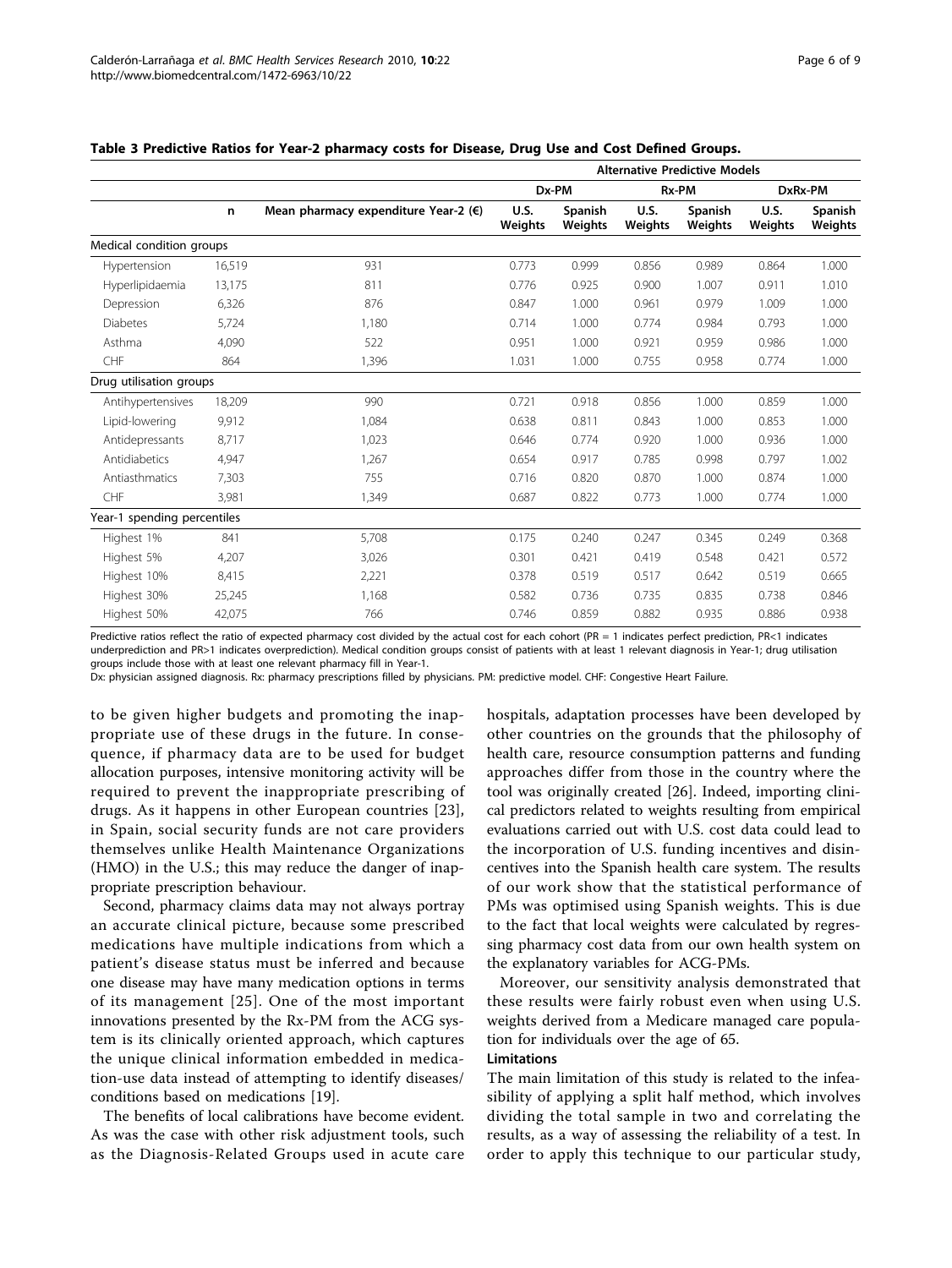the sample size would need to be larger than 80,000 patients so that each of the split groups would surpass the minimum number of individuals required for predictive modelling. On the other hand, the study population is not representative of either the population of the Aragon region or that of Spain, so results must be cautiously interpreted. Moreover, given the applied patient inclusion criteria (i.e. enrolees seen at least once by a public general practitioner during both Year 1 and Year 2), 7.9% of the enrolees that went to the health centre in 2006 (Year-1) and 14.3% of the enrolees that went in 2007 (Year-2) were excluded from the study sample due to their non-attendance in 2007 and 2006 respectively. Future studies may consider including patients with a discontinuous utilization of health care services when measuring the performance of PMs.

Nevertheless, the validity of the sample is backed up by the fact that the proportion of women, the age distribution, the prevalence of chronic conditions and the behaviour of patients with regard to pharmacy expenditure are consistent with those of previous studies carried out in the Spanish primary care setting [\[3,11\]](#page-7-0).

Another potential limiting factor could be related to the relatively recent incorporation of electronic medical records into the primary care setting. Even if a series of inclusion criteria were applied during the health centre selection process to guarantee the quality and reliability of the clinical data, a three-year period of experience in the use of electronic records is still short enough that we might question the maturity of the information systems. This could lead to an overestimation of the clinical under-coding effect highlighted in this study. Thus, using even slightly more recent data could substantially boost model performance measures.

An additional reason for overestimating the undercoding phenomenon arises from the lack of connection between databases for primary and specialised care. Although the primary care general practitioners are considered the gatekeepers of the health system and would therefore need to have a recompilation of all diagnostic episodes of a patient, certain codes could be missing when these disease are followed by specialised physicians. In the study region, specialised physicians have poorer information systems than primary care physicians and, consequently, data are less available. Still, drug claims collect prescriptions carried out by both specialised and general practitioners. This situation could explain cases in which patients consume drugs for diseases that are not registered in general practitioners' office records, as reported in this paper.

Even if these two previous statements have been considered as potential limitations of the study due to their association with a poor quality of the data, they support the need to incorporate pharmacy data when carrying out risk adjustment.

## Implications for the Spanish National Health System

When the target of a health care organisation is the management of an individual's medication use, predictive models based on pharmacy data are particularly useful. Adding diagnostic markers to medication data does not appear to improve predictions for pharmacy costs [[21,22](#page-7-0)], which tend to show a pronounced degree of persistence from year to year, particularly among the heaviest users [[27\]](#page-7-0). This has long been the rationale for using prior costs in themselves for budget planning by hospitals and the primary care setting in Spain [\[2](#page-7-0)]. In terms of statistical performance, prior cost is a fairly good predictor of future cost–even better than diagnostic or pharmacy-related variables [[3](#page-7-0)]–, but it has some limitations. First, prior cost has no inherent clinical meaning, and is therefore of low relevance to clinicians who wish to intervene. It is not tied to morbidity and, thereby, cannot be translated into clinical action. Second, prior cost is subject to the phenomenon of regression to the mean (i.e., the natural tendency of groups of individuals who are high cost one year to move towards mean costs in the following years). Third, prior-use measures are not entirely appropriate as risk factors for risk-adjusted rate setting or profiling as they potentially could provide incentives to excessive and inappropriate pharmacy use.

Screening tools based on diagnostic or medication data can identify reliable "early warning signs" of future expenses that can then promote secondary prevention through patient care management [[4\]](#page-7-0). Although the beneficial effects of care management have not been consistently demonstrated[[28\]](#page-7-0), preliminary evidence from an intensive nurse-based intervention for high-risk elderly individuals appears to show that it holds great promise in terms of cost reduction[\[29](#page-7-0)] and better quality of care [[30\]](#page-7-0). A randomised clinical trial carried out recently in the Spanish primary care setting has confirmed the effectiveness of intervention strategies in decreasing the number of consultations of frequent attenders[[31\]](#page-8-0), paving the way for the implementation of further cost efficiency-focused strategies.

Moreover, the optimal predictive capacity of the ACG-PM proves its usefulness for future budget planning. This has been demonstrated to entail the largest impact on pharmaceutical revenues among existing pharmacy regulatory measures[\[32\]](#page-8-0).

Last, PMs provide a means of determining physician prescription profiles while adjusting for patient casemix, so decisions about incentives, efficiency improvement efforts or even sanctions can be targeted towards the "right" physicians [\[33](#page-8-0)].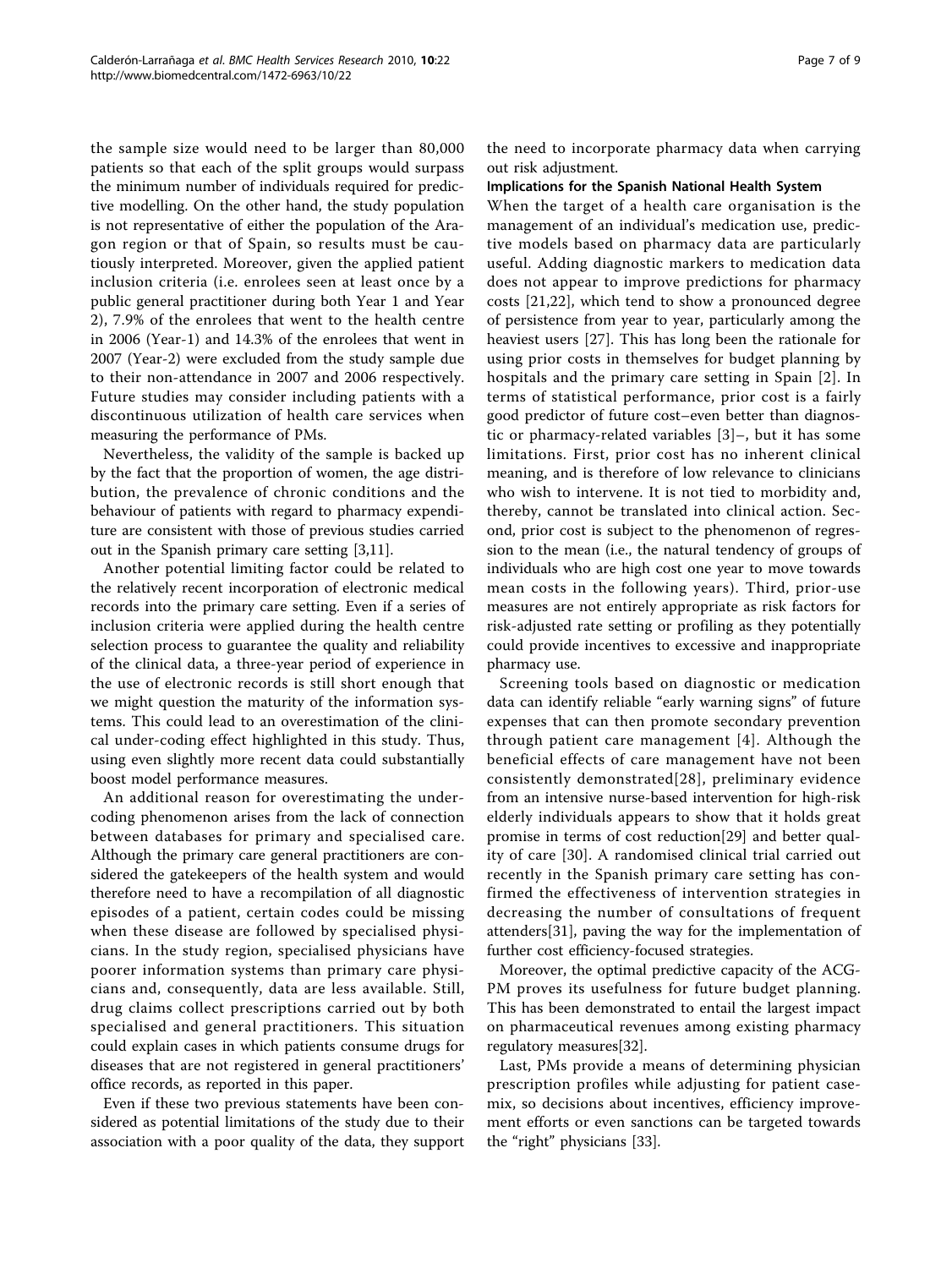## <span id="page-7-0"></span>Conclusion

Pharmacy-based PMs can assist plan administrators and medical directors in planning the health budget and identifying high-cost-risk patients amenable to care management programs.

An application focussing on the total expenditure of the primary care setting is the next research approach required. While pharmacy spending is particularly predictable from drug data, diagnoses may be more useful than drugs for predicting other medical costs and total costs [4,22,[34\]](#page-8-0). There could also be factors, such as behavioural risks or functional health status, that risk models do not yet capture well, and whose influence on pharmacy consumption ought to be considered in future studies.

#### Acknowledgements

This study was funded by a grant from the Instituto Aragonés de Ciencias de la Salud, Regional Government of Aragon (Beca de Estancia en Centros Nacionales y Extranjeros de reconocido prestigio en Uso Racional del Medicamento. No. 70, 30th May 2008, Aragon Official Bulletin) and the Program for the Incorporation of Research Groups into the Spanish Health System (EMER 07/020).

The authors thank Antonio Poncel and Klaus Lemke for their help with data extraction and Patricio Muñiz, Karen Kinder Siemens and Miguel Siles for their methodological support. Thanks also to the different professionals of the health centres for their constant input of data on a daily basis. Without their contribution, this study could not have been conducted.

#### Author details

<sup>1</sup> Aragon Health Science Institute. 25, Gomez Laguna Ave, Floor 11. Zaragoza 50009, Spain. <sup>2</sup>Johns Hopkins Bloomberg School of Public Health. Health Services Research & Development Centre. 624 N. Broadway, Room 605. Baltimore, MD 21205, USA.

#### Authors' contributions

ACL, CA, JPW and APT, generated the research question. ACL and BPP carried out the statistical analysis. ACL, CA, JPW and APT participated in the interpretation and discussion of the results. ACL, CA and APT contributed to the drafting of the paper. ACL coordinated the writing of the article. All authors have read and approved the final manuscript.

#### Competing interests

The ACG System is commercially available under license with The Johns Hopkins University, which holds the copyright. Johns Hopkins University benefits financially from the sale of this software. A portion of these royalties is used to support ongoing development work on the system, including the research presented within this article.

#### Received: 27 March 2009

#### Accepted: 21 January 2010 Published: 21 January 2010

#### References

- 1. Puig-Junoy J: [Incentives and pharmaceutical reimbursement reforms in](http://www.ncbi.nlm.nih.gov/pubmed/14720633?dopt=Abstract) [Spain.](http://www.ncbi.nlm.nih.gov/pubmed/14720633?dopt=Abstract) Health Policy 2004, **67**:149-165.
- Garcia-Sempere A, Peiro S: [\[Drug expenditure in primary care: associated](http://www.ncbi.nlm.nih.gov/pubmed/11333623?dopt=Abstract) [variables and allocation of drug budgets according to health district\].](http://www.ncbi.nlm.nih.gov/pubmed/11333623?dopt=Abstract) Gac Sanit 2001, 15:32-40.
- 3. Garcia-Goni M, Ibern P: [Predictability of drug expenditures: an application](http://www.ncbi.nlm.nih.gov/pubmed/17427265?dopt=Abstract) [using morbidity data.](http://www.ncbi.nlm.nih.gov/pubmed/17427265?dopt=Abstract) Health Econ 2008, 17:119-126.
- 4. Meenan RT, Goodman MJ, Fishman PA, Hornbrook MC, O'Keeffe-Rosetti MC, Bachman DJ: [Using risk-adjustment models to identify high-cost risks.](http://www.ncbi.nlm.nih.gov/pubmed/14583693?dopt=Abstract) Med Care 2003, 41:1301-1312.
- 5. Weir S, Aweh G, Clark RE: [Case selection for a Medicaid chronic care](http://www.ncbi.nlm.nih.gov/pubmed/19040174?dopt=Abstract) [management program.](http://www.ncbi.nlm.nih.gov/pubmed/19040174?dopt=Abstract) Health Care Financ Rev 2008, 30:61-74.
- 6. Boyd CM, Boult C, Shadmi E, Leff B, Brager R, Dunbar L, et al: [Guided care](http://www.ncbi.nlm.nih.gov/pubmed/17989412?dopt=Abstract) [for multimorbid older adults.](http://www.ncbi.nlm.nih.gov/pubmed/17989412?dopt=Abstract) Gerontologist 2007, 47:697-704.
- 7. Counsell SR, Callahan CM, Clark DO, Tu W, Buttar AB, Stump TE, et al: [Geriatric care management for low-income seniors: a randomized](http://www.ncbi.nlm.nih.gov/pubmed/18073358?dopt=Abstract) [controlled trial.](http://www.ncbi.nlm.nih.gov/pubmed/18073358?dopt=Abstract) JAMA 2007, 298:2623-2633.
- 8. Morisky DE, Kominski GF, Afifi AA, Kotlerman JB: [The Effects of a Disease](http://www.ncbi.nlm.nih.gov/pubmed/18292218?dopt=Abstract) [Management Program on Self-Reported Health Behaviors and Health](http://www.ncbi.nlm.nih.gov/pubmed/18292218?dopt=Abstract) Outcomes: Evidence From the "[Florida: A Healthy State \(FAHS\)](http://www.ncbi.nlm.nih.gov/pubmed/18292218?dopt=Abstract)" [Medicaid Program.](http://www.ncbi.nlm.nih.gov/pubmed/18292218?dopt=Abstract) Health Educ Behav 2009, 36(3):505-17.
- 9. Starfield B, Weiner J, Mumford L, Steinwachs D: **[Ambulatory care groups: a](http://www.ncbi.nlm.nih.gov/pubmed/1901841?dopt=Abstract)** [categorization of diagnoses for research and management.](http://www.ncbi.nlm.nih.gov/pubmed/1901841?dopt=Abstract) Health Serv Res 1991, 26:53-74.
- 10. Weiner JP, Starfield BH, Steinwachs DM, Mumford LM: [Development and](http://www.ncbi.nlm.nih.gov/pubmed/1902278?dopt=Abstract) [application of a population-oriented measure of ambulatory care case](http://www.ncbi.nlm.nih.gov/pubmed/1902278?dopt=Abstract)[mix.](http://www.ncbi.nlm.nih.gov/pubmed/1902278?dopt=Abstract) Med Care 1991, 29:452-472.
- 11. Sicras-Mainar A, Serrat-Tarres J: [\[Measurement of relative cost weights as](http://www.ncbi.nlm.nih.gov/pubmed/16753090?dopt=Abstract) [an effect of the retrospective application of adjusted clinical groups in](http://www.ncbi.nlm.nih.gov/pubmed/16753090?dopt=Abstract) [primary care\].](http://www.ncbi.nlm.nih.gov/pubmed/16753090?dopt=Abstract) Gac Sanit 2006, 20:132-141.
- 12. Fishman PA, Goodman MJ, Hornbrook MC, Meenan RT, Bachman DJ, O'Keeffe Rosetti MC: [Risk adjustment using automated ambulatory](http://www.ncbi.nlm.nih.gov/pubmed/12544546?dopt=Abstract) [pharmacy data: the RxRisk model.](http://www.ncbi.nlm.nih.gov/pubmed/12544546?dopt=Abstract) Med Care 2003, 41:84-99.
- 13. Fowles JB, Lawthers AG, Weiner JP, Garnick DW, Petrie DS, Palmer RH: Agreement between physicians' [office records and Medicare Part B](http://www.ncbi.nlm.nih.gov/pubmed/10151888?dopt=Abstract) [claims data.](http://www.ncbi.nlm.nih.gov/pubmed/10151888?dopt=Abstract) Health Care Financ Rev 1995, 16:189-199.
- 14. Levy AR, O'Brien BJ, Sellors C, Grootendorst P, Willison D: [Coding accuracy](http://www.ncbi.nlm.nih.gov/pubmed/12879144?dopt=Abstract) [of administrative drug claims in the Ontario Drug Benefit database.](http://www.ncbi.nlm.nih.gov/pubmed/12879144?dopt=Abstract) Can J Clin Pharmacol 2003, 10:67-71.
- 15. Tamblyn R, Lavoie G, Petrella L, Monette J: [The use of prescription claims](http://www.ncbi.nlm.nih.gov/pubmed/7775999?dopt=Abstract) [databases in pharmacoepidemiological research: the accuracy and](http://www.ncbi.nlm.nih.gov/pubmed/7775999?dopt=Abstract) [comprehensiveness of the prescription claims database in Quebec.](http://www.ncbi.nlm.nih.gov/pubmed/7775999?dopt=Abstract) J Clin Epidemiol 1995, 48:999-1009.
- 16. WHO Collaborating Centre for Drug Statistics Methodology: Anatomical Chemical Classification Index with Defined Daily Doses (DDD). Oslo 2008.
- 17. Lamberts H, Wood M: ICPC International Classification of Primary Care Oxford: Oxford University Press 1987.
- 18. Información y Estadísticas Sanitarias, Ministerio de Sanidad y Consumo: Clasificación Internacional de Enfermedades CIE-9-MC. 9a Revisión Modificación Clínica. Madrid 2008.
- 19. The Johns Hopkins ACG® System: Reference Manual. Version 8.1. Baltimore 2007.
- 20. Orueta JF, Urraca J, Berraondo I, Darpon J: [\[Can primary care physicians](http://www.ncbi.nlm.nih.gov/pubmed/16756857?dopt=Abstract) [use the ICD-9-MC? An evaluation of the quality of diagnosis coding in](http://www.ncbi.nlm.nih.gov/pubmed/16756857?dopt=Abstract) [computerized medical records\].](http://www.ncbi.nlm.nih.gov/pubmed/16756857?dopt=Abstract) Gac Sanit 2006, 20:194-201.
- 21. Zhao Y, Ash AS, Ellis RP, Ayanian JZ, Pope GC, Bowen B, et al: [Predicting](http://www.ncbi.nlm.nih.gov/pubmed/15626932?dopt=Abstract) [pharmacy costs and other medical costs using diagnoses and drug](http://www.ncbi.nlm.nih.gov/pubmed/15626932?dopt=Abstract) [claims.](http://www.ncbi.nlm.nih.gov/pubmed/15626932?dopt=Abstract) Med Care 2005, 43:34-43.
- 22. Forrest CB, Lemke KW, Bodycombe DP, Weiner JP: [Medication, diagnostic,](http://www.ncbi.nlm.nih.gov/pubmed/19146363?dopt=Abstract) [and cost information as predictors of high-risk patients in need of care](http://www.ncbi.nlm.nih.gov/pubmed/19146363?dopt=Abstract) [management.](http://www.ncbi.nlm.nih.gov/pubmed/19146363?dopt=Abstract) Am J Manag Care 2009, 15:41-48.
- 23. Lamers LM: [Pharmacy costs groups: a risk-adjuster for capitation](http://www.ncbi.nlm.nih.gov/pubmed/10448725?dopt=Abstract) [payments based on the use of prescribed drugs.](http://www.ncbi.nlm.nih.gov/pubmed/10448725?dopt=Abstract) Med Care 1999, 37:824-830.
- 24. Instituto Nacional de la Salud: Subdirección General de Asistencia Sanitaria. Área de Gestión de Farmacia: Sistema de codificación de principios activos y Dosis Diarias Definidas del INSALUD. Madrid: 2002.
- 25. Powers CA, Meyer CM, Roebuck MC, Vaziri B: [Predictive modelling of total](http://www.ncbi.nlm.nih.gov/pubmed/16224298?dopt=Abstract) [healthcare costs using pharmacy claims data: a comparison of](http://www.ncbi.nlm.nih.gov/pubmed/16224298?dopt=Abstract) [alternative econometric cost modelling techniques.](http://www.ncbi.nlm.nih.gov/pubmed/16224298?dopt=Abstract) Med Care 2005, 43:1065-1072.
- 26. Pilla J, Hindle D: [Adapting DRGs: the British, Canadian and Australian](http://www.ncbi.nlm.nih.gov/pubmed/10141151?dopt=Abstract) [experiences.](http://www.ncbi.nlm.nih.gov/pubmed/10141151?dopt=Abstract) Health Inf Manag 1994, 24:87-93.
- 27. Coulson NE, Stuart B: [Persistence in the use of pharmaceuticals by the](http://www.ncbi.nlm.nih.gov/pubmed/10122541?dopt=Abstract) [elderly. Evidence from annual claims.](http://www.ncbi.nlm.nih.gov/pubmed/10122541?dopt=Abstract) J Health Econ 1992, 11:315-328.
- 28. Luck J, Parkerton P, Hagigi F: [What is the business case for improving](http://www.ncbi.nlm.nih.gov/pubmed/18026808?dopt=Abstract) [care for patients with complex conditions?.](http://www.ncbi.nlm.nih.gov/pubmed/18026808?dopt=Abstract) J Gen Intern Med 2007, 22(3):396-402.
- 29. Sylvia ML, Griswold M, Dunbar L, Boyd CM, Park M, Boult C: [Guided care:](http://www.ncbi.nlm.nih.gov/pubmed/18279112?dopt=Abstract) [cost and utilization outcomes in a pilot study.](http://www.ncbi.nlm.nih.gov/pubmed/18279112?dopt=Abstract) Dis Manag 2008, 11:29-36.
- 30. Boyd CM, Shadmi E, Conwell LJ, Griswold M, Leff B, Brager R, et al: [A pilot](http://www.ncbi.nlm.nih.gov/pubmed/18266045?dopt=Abstract) [test of the effect of guided care on the quality of primary care](http://www.ncbi.nlm.nih.gov/pubmed/18266045?dopt=Abstract)